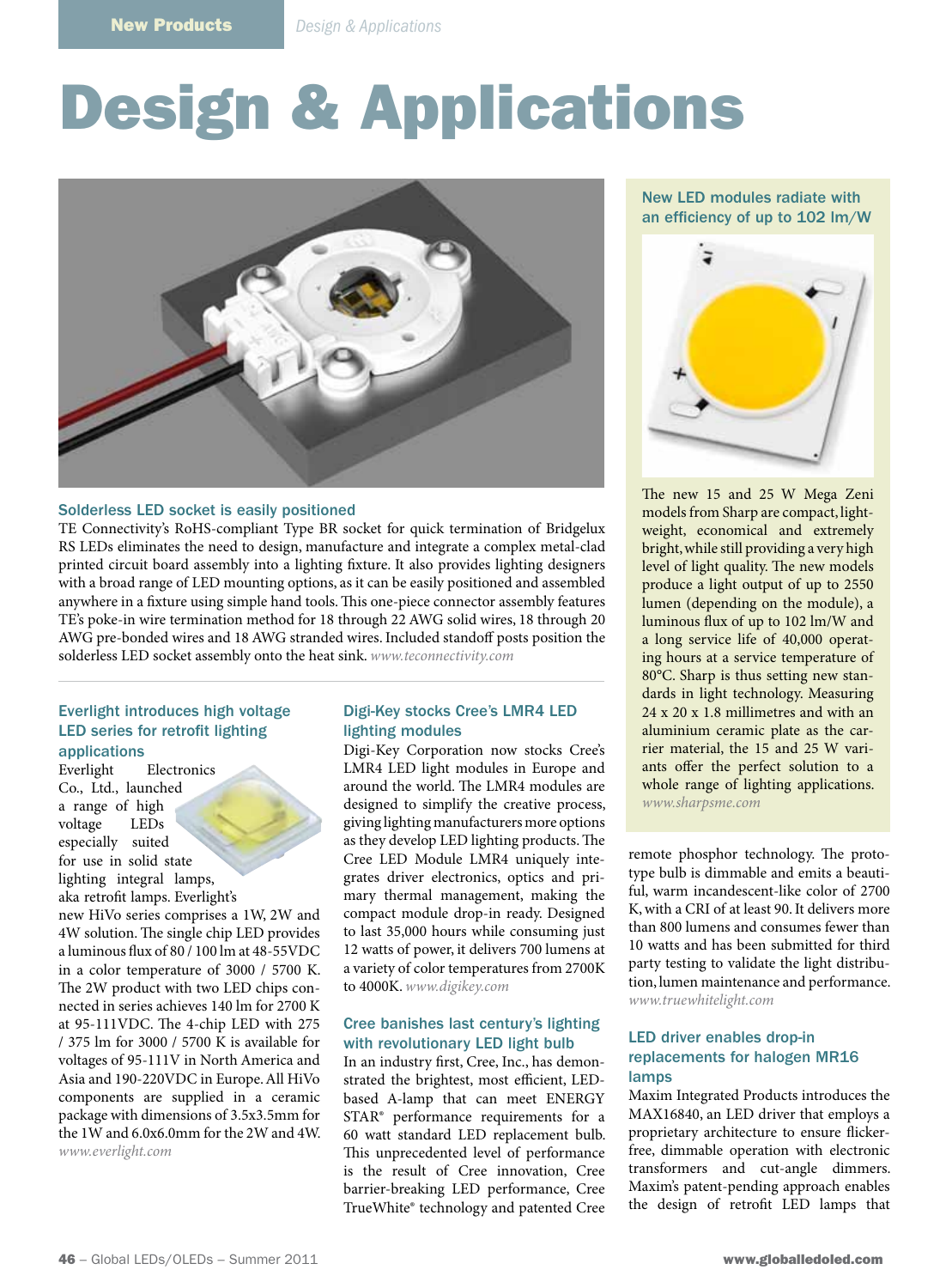#### Patented, isolated LED driver from Supertex provides high current accuracy with minimum parts

A new patented, isolated constant current LED driver for solid-state lighting applications from Supertex—the HV9971—boasts a current accuracy of +/13% and is ideally suited to control isolated, flyback topologies to enable solid-state lighting fixtures to meet UL compliance for galvanic isolation. The IC utilizes primary side current sensing for reduced component count, circuit size and cost; and is still able to achieve highly accurate output current regulation. Supertex's patented approach maintains current accuracy while the IC is insensitive to external component tolerances and does not require an optocoupler. HV9971 accepts AC input voltages of 80-264V and is optimized for operation at a constant frequency of 100kHz. *www.supertex.com*



can replace halogen MR16s without any changes to the existing electrical infrastructure. This removes an important obstacle to commercial viability, allowing end users to enjoy all the benefits of LED lighting with substantially lower deployment costs. *www.maxim-ic.com*

# ROHM Semiconductor releases infrared LEDS for proximity sensor applications

ROHM Semiconductor introduced a new range of infrared LEDS that are specifically designed for proximity sensor applications. The SIM-040/041ST and SIM-030/031ST surface-mount IR LEDs incorporate IR wavelength technology to deliver 850/870 nm peak output in comparison to other devices that produce 950 nm. The IR LEDs deliver a maximum energy savings of 66% and increased efficiency of proximity sensing. *www.rohm.com*

#### iWatt's high power-factor-corrected digital LED driver IC delivers flickerfree dimming

iWatt, Inc., expanded its family of digital LED driver ICs with a two-stage, power-factor-corrected (PFC), primaryside-regulated, leading- and trailingedge-dimmable, AC/DC digital PWM controller targeting 120V/230VAC offline commercial and industrial LED lighting applications. Designed for isolated or nonisolated LED drivers used in incandescent replacement lamps including both spaceconstrained (GU10, MR16) and larger (A, PAR) types, the iW3614 (3W to 15W) incorporates features to assure power efficiency, durability, reduced size and component costs, and flicker-free compatibility with existing wall dimmers worldwide. The chip comes in a low-cost, thermallyenhanced SO-8 package with an exposed pad which allows lower die junction-to-PCB thermal resistance for increased reliability. *www.iwatt.com*

#### Opto Diode introduces high power, 30-die, infrared LED array

 Opto Diode Corporation has developed the first in a series of high power LED arrays, the OD-850-30-030. The new 30-die near-infrared (NIR) LED array delivers more efficient operation and higher power with a narrow beam angle of 30 degrees. The device has a peak wavelength of 850 nm (min. 840 nm and max. 865 nm) and a total optical power output of 16 watts. Ideal for night vision systems and skin therapy applications, Opto Diode's NIR lightemitting-diode array is available for shipping in OEM quantities by June 28, 2010. *www.optodiode.com*

# YEG Opto introduces new Seoul Semiconductor Z7 4 W high brightness LED



LED manufacturer Seoul Semiconductor has launched the new Z7 LED, the latest addition to the Z-Power Series. The Z7 is a 4-chip, 4-watt LED that delivers up to 440 lm at 5500 k. A high brightness LED, the Z7 is available in pure or warm white and is packaged on a ceramic PCB offering excellent thermal transfer properties and has a footprint of just 9 x 7 x 3.2 mm. The Z7 is ideal for diverse indoor and outdoor lighting applications that require long life and stability such as street lamps, tunnel lighting, down lighting, architectural, decorative, remote/solar powered lighting and commercial lights. *www.yegopto.co.uk*

# Isolated active PFC off-line LED controller is TRIAC dimmable & needs no OPTO isolator

Linear Technology's LT3799 is an isolated LED controller with active power factor correction (PFC) specifically designed for driving LEDs from a universal input range of 90VAC to 265VAC. The LT3799 is optimized for LED applications requiring 4W to over 100W of LED power and also compatible with standard TRIAC in-wall dimmers. The LT3799's unique current sensing scheme delivers a well regulated current to the secondary side without using an optocoupler. This not only reduces cost but also improves reliability. *www.linear.com*

# Harvard expands dimmable LED driver range

Harvard has extended its range of dimmable CoolLED DALI drivers to include 1.2A and 1.4A versions. Harvard's dimmable LED drivers deliver dimming capabilities across a wide range of output currents, which means users can maximize their energy savings and create different levels of lighting by smoothly dimming LEDs at specific times. The DALI drivers allow customers to use digital programming to set different lighting and ambient levels for displays, thereby maximizing their investment. The 1-10V analogue drivers can be simply programmed with a fixed or variable resistor and deliver high efficiency as well as high power factor. *www.harvardeng.com*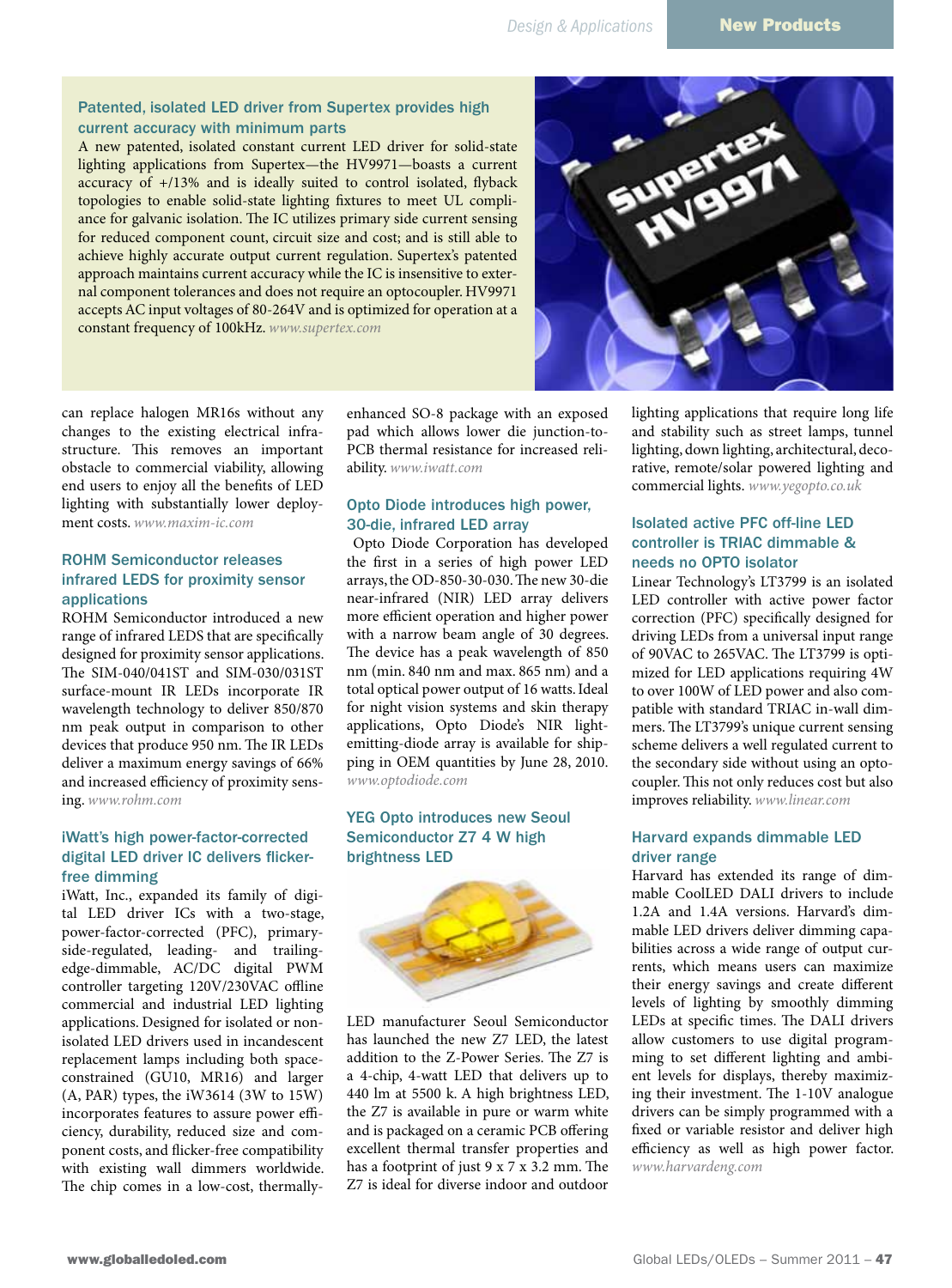# TI introduces low-noise 16-channel constant-current sink LED driver

Texas Instruments introduced a serial-controlled, 16-channel constant-current sink LED driver with four-channel grouped delay. This device simplifies design in LED display applications, including video displays, message boards, amusement illumination and LED indicators. The TLC59282 minimizes simultaneous switching noise by staggering the switching of the LED outputs, lowering the peak switching current transients facilitating low-cost, twolayer printed circuit board (PCB) routing in LED modules. *www.ti.com*

#### Bridgelux LED arrays double light output of today's commercially available LED products

Bridgelux Inc. expanded its award-winning RS LED Array portfolio to include the industry's highest performance LED products designed for very high lumen applications. The new RS Arrays deliver 3500

to 8000 operational lumens, an extended range of color temperatures including warm, neutral and cool white (2700K to 5600K), and multiple color rendering indices (CRI) options, further increasing choices for high quality lighting. These LED arrays both simplify and enable rapid development of new high-lumen LED products accelerating the ability for solid state lighting to replace high wattage HID luminaires, providing safer operation and reducing payback periods to as little as two years. *www.bridgelux.com*

#### Xicato's new spot module range features up to 50% increased efficiency

The Xicato Spot Module range has arrived into general lighting territory with range improvements encompassing up to 50% efficacy increases and range extensions that include a doubling of flux to 2000 lm. All modules have the same form factor with the same interfaces. Whether a module has



#### Philips Lumileds introduces LUXEON A, its latest illumination grade LED

LUXEON is the latest illumination grade LED from Philips Lumileds that reduces the engineering effort required for new solutions and delivers Freedom From Binning. LUXEON A shares the LUXEON Rebel ES platform and footprint and incorporates a 2 square millimeter thin film flip chip and Lumiramic phosphor technology to deliver the highest quality of light at 2700K and 3000K with very high efficacy and light output. The quality, uniformity, and consistency of the light from LED to LED relieves luminaire manufacturers and lighting designers of many of their long held concerns about the suitability of LED technology for illumination applications. *www.philipslumileds.com*

400 lm or 2000 lm, the 22 mm diameter aperture remains the optical interface and therefore no change in optics is needed. There is even backward thermal compatibility within the range. For example, the 1300 lm module (which can perform on a par with a 20W CMH lamp) can be used on a heat sink designed for a 1000 lm module, preventing the need for luminaire design changes. Future proofing is a hallmark of this design concept. *www.xicato.com*

#### Osram develops red LED based on thin-film technology

Osram Opto Semiconductors, a subsidiary of Siemens, has developed an efficient LED based on the thin-film technology that is utilized for high power semiconductor chips. The red LED features an emission curve that closely matches the spectral sensitivity of chlorophyll. The LED unit comes in two kinds of variants, each of them having a different beam angle. The Oslon SSL LED has an 80º beam angle and is ideal for multi-level applications such as lettuce cultivation. The Golden Dragon Plus LED has a 70º beam angle and is suitable for utilization in reflector lamps for lighting up large regions under cultivation. *www.osram-os.com*

# Lumex unveils QuasarBrite RGB LED for high intensity lighting applications

Lumex has introduced a new LED solution that is ideal for applications requiring high intensity light in space-constrained regions. The QuasarBrite 4-Leaded RGB LED solution, featuring a 120° viewing angle, has a lead frame design that offers enhanced heat dissipation and higher life expectancy. The design offers improved convection with the air passing freely on all directions of the epoxy for more effective cooling. The RGB format of the LED, when combined with the 120° viewing angle, offers enhanced visual performance and consistent viewing angle throughout the display. *www.lumex.com*

### Panasonic develops four-channel LED driver LSI based on 190V voltage process

Semiconductor Company of Panasonic Corporation has developed a four-channel LED driver LSI, model number AN37010, that can drive multiple LEDs connected in series for edge-type LED backlight LCD TVs, thanks to the adoption of 190V voltage processing technology. Samples will be available in March 2011 at a cost of 200